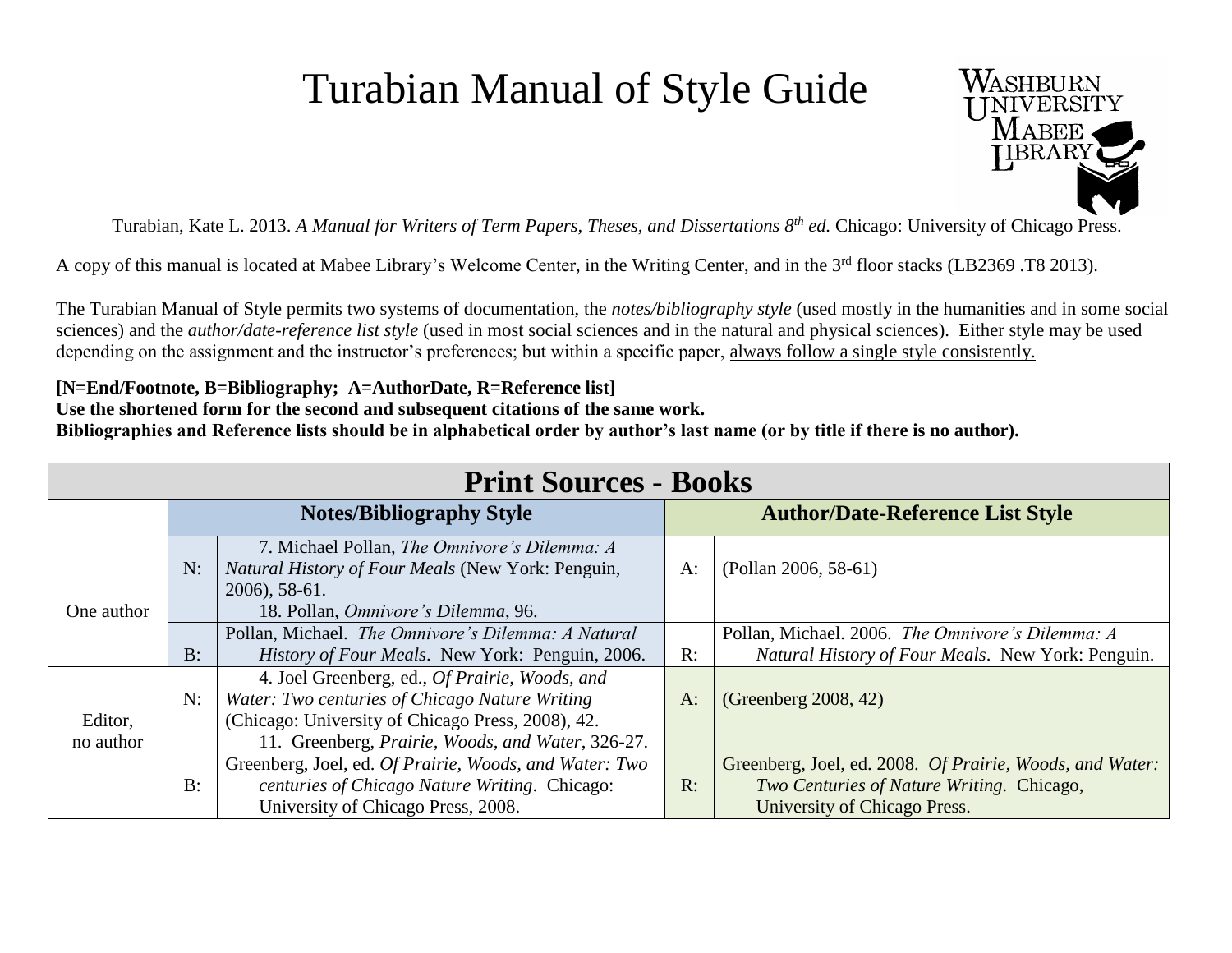| <b>Print Sources - Books (con't)</b> |       |                                                                                                                                                                                                                                         |       |                                                                                                                                                                                                                                        |  |
|--------------------------------------|-------|-----------------------------------------------------------------------------------------------------------------------------------------------------------------------------------------------------------------------------------------|-------|----------------------------------------------------------------------------------------------------------------------------------------------------------------------------------------------------------------------------------------|--|
|                                      |       | <b>Notes/Bibliography Style</b>                                                                                                                                                                                                         |       | <b>Author/Date-Reference List Style</b>                                                                                                                                                                                                |  |
| Two<br>or three                      | N:    | 8. Joyce Appleby, Lynn Hunt, and Margaret Jacob,<br>Telling the Truth about History (New York: Norton,<br>1994), 136-148.                                                                                                               | A:    | (Appleby, Hunt, and Jacob 1994, 136-148)                                                                                                                                                                                               |  |
| authors                              | $B$ : | Appleby, Joyce, Lynn Hunt, and Margaret Jacob. Telling<br>the Truth About History. New York: Norton, 1994.                                                                                                                              | R:    | Appleby, Joyce, Lynn Hunt, and Margaret Jacob. 1994.<br>Telling the Truth About History. New York: Norton.                                                                                                                             |  |
| Four<br>or more<br>authors           | N:    | 12. Jacquelyn Dowd Hall et al., Like a Family: The<br>Making of a Southern Cotton Mill World (Chapel Hill:<br>University of North Carolina Press, 1987), 18-24.<br>19. Hall et al., Like a Family, 82.                                  | $A$ : | (Hall et al. 1987, 18-24)                                                                                                                                                                                                              |  |
|                                      | $B$ : | Hall, Jacquelyn Dowd, James Leloudis, Robert Korstad,<br>Mary Murphy, LeAnn Jones, and Christopher B.<br>Daly, Like a Family: The Making of a Southern<br>Cotton Mill World (Chapel Hill: University of North<br>Carolina Press, 1987). | $R$ : | Hall, Jacquelyn Dowd, James Leloudis, Robert Korstad,<br>Mary Murphy, LeAnn Jones, and Christopher B.<br>Daly. 1987. Like a Family: The Making of a<br>Southern Cotton Mill World. Chapel Hill: University<br>of North Carolina Press. |  |
| Author(s)<br>plus<br>Editor or       | N:    | 5. Jane Austen, Persuasion: An Annotated Edition,<br>ed. Robert Morrison (Cambridge, MA: Belknap Press of<br>Harvard University Press, 2011), 311-12.<br>8. Austen, Persuasion, 106.                                                    | A:    | $(Austen 2011, 311-12)$                                                                                                                                                                                                                |  |
| Translator                           | $B$ : | Austen, Jane. Persuasion: An Annotated Edition. Edited<br>by Robert Morrison. Cambridge, MA: Belknap Press<br>of Harvard University Press, 2011.                                                                                        | R:    | Austen, Jane. 2011. Persuasion: An Annotated Edition.<br>Edited by Robert Morrison. Cambridge, MA:<br>Belknap Press of Harvard University Press.                                                                                       |  |
| Edition                              | N:    | 3. Roger Daniels, Coming to America: A History of<br>Immigration and Ethnicity in American Life, 2nd ed.<br>(New York: Harper Perennial, 2002), 84.                                                                                     | $A$ : | (Daniels 2002, 84)                                                                                                                                                                                                                     |  |
| number                               | B:    | Daniels, Roger. Coming to America: A History of<br>Immigration and Ethnicity in American Life. 2nd ed.<br>New York: Harper Perennial, 2002.                                                                                             | R:    | Daniels, Roger. 2002. Coming to America: A history of<br>immigration and ethnicity in American life. 2nd ed.<br>New York: Harper Perennial.                                                                                            |  |
| Single<br>chapter in an              | N:    | 15. Glenn Gould, "Streisand as Schwarzkopf," in<br>The Glenn Gould Reader, ed. Tim Page (New York:<br>Vintage, 1984), 310.                                                                                                              | A:    | (Gould 1984, 310)                                                                                                                                                                                                                      |  |
| edited book                          | $B$ : | Gould, Glenn. "Streisand as Schwarzkopf." In The<br>Glenn Gould Reader, edited by Tim Page, 308-11.<br>New York: Vintage, 1984.                                                                                                         | R:    | Gould, Glenn. 1984. "Streisand as Schwarzkopf." In The<br>Glenn Gould Reader, edited by Tim Page, 208-11.<br>New York: Vintage.                                                                                                        |  |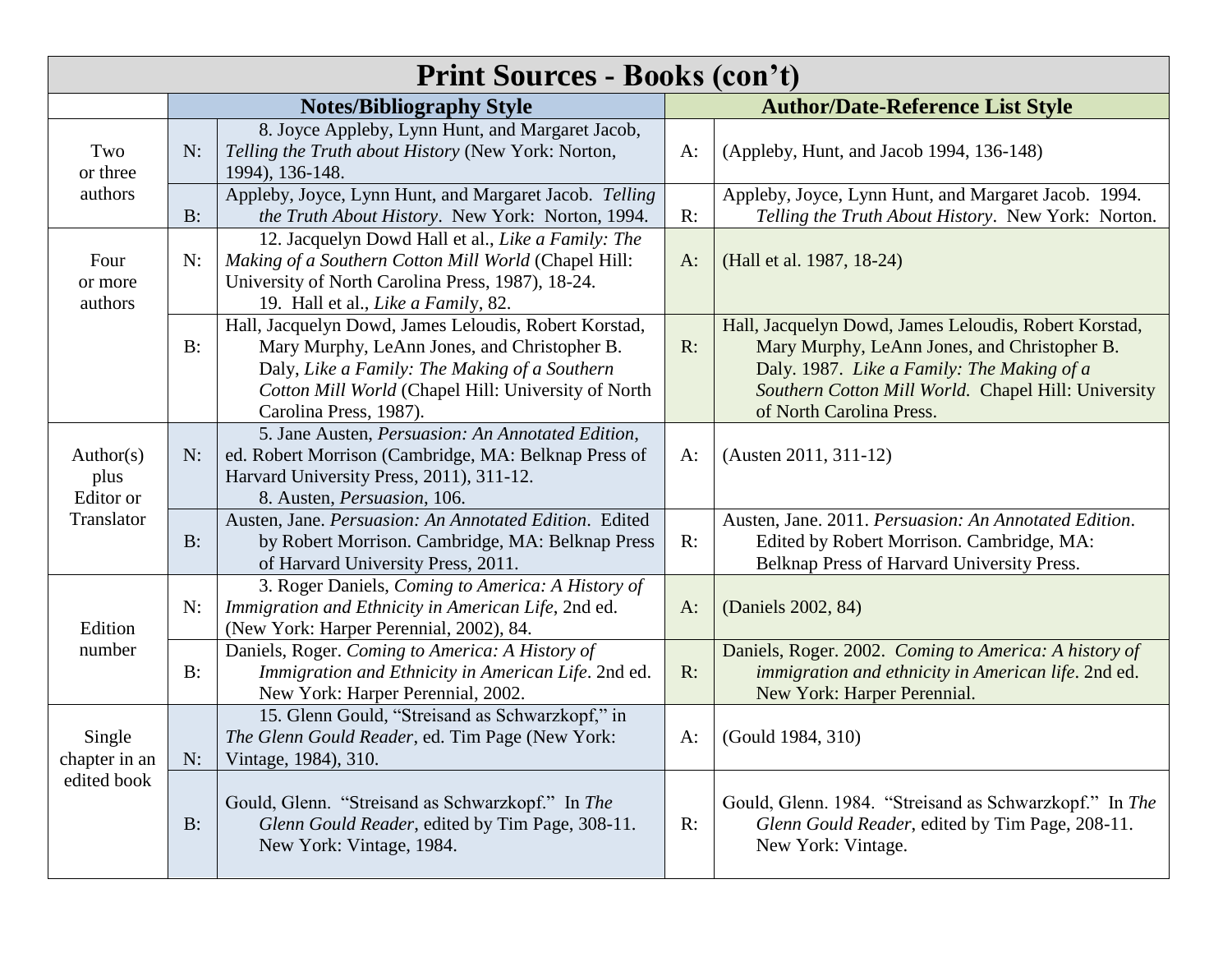|                          |       | <b>Print Sources – Periodicals</b>                                                                                                                                                                                                                                                                                                                                                                                       |       |                                                                                                                                                                                                                                                                                                                                                                                                        |
|--------------------------|-------|--------------------------------------------------------------------------------------------------------------------------------------------------------------------------------------------------------------------------------------------------------------------------------------------------------------------------------------------------------------------------------------------------------------------------|-------|--------------------------------------------------------------------------------------------------------------------------------------------------------------------------------------------------------------------------------------------------------------------------------------------------------------------------------------------------------------------------------------------------------|
|                          |       | <b>Notes/Bibliography Style</b>                                                                                                                                                                                                                                                                                                                                                                                          |       | <b>Author/Date-Reference List Style</b>                                                                                                                                                                                                                                                                                                                                                                |
| Journal                  | N:    | 1. Robert Moore. "On Swearwords and Slang,"<br>American Speech 87, no. 2 (Summer 2012): 176.<br>8. Moore, "On Swearwords," 180.                                                                                                                                                                                                                                                                                          | $A$ : | (Moore 2012, 176)                                                                                                                                                                                                                                                                                                                                                                                      |
| article                  | $B$ : | Moore, Robert. "On Swearwords and Slang." American<br>Speech 87, no. 2 (Summer 2012): 170-189.                                                                                                                                                                                                                                                                                                                           | R:    | Moore, Robert. 2012. "On Swearwords and Slang."<br>American Speech 87, no. 2 (Summer): 170-189.                                                                                                                                                                                                                                                                                                        |
| Special                  | N:    | 24. Matthew L. Jones, "Descartes's Geometry as a<br>Spiritual Exercise," in "Things," ed. Bill Brown, special<br>issue, Critical Inquiry 28, no. 1 (Autumn 2001): 44.                                                                                                                                                                                                                                                    | $A$ : | (Jones 2001, 43-44)                                                                                                                                                                                                                                                                                                                                                                                    |
| issues or<br>Supplements | $B$ : | Jones, Mathew L "Descartes's Geometry as a Spiritual<br>Exercise." In "Things," ed. Bill Brown. Special issue,<br>Critical Inquiry 28, no. 1 (Autumn 2001): 40-71.                                                                                                                                                                                                                                                       | R:    | Jones, Mathew L. 2001. "Descartes's Geometry as a Spiritual<br>Exercise." In "Things," edited by Bill Brown. Special<br>issue, Critical Inquiry 28, no. 1: 40-71.                                                                                                                                                                                                                                      |
| Magazine<br>article      | N:    | 11. Jill Lepore, "Dickens in Eden," New Yorker, August<br>29, 2011, 52.                                                                                                                                                                                                                                                                                                                                                  | $A$ : | (Lepore 2011, 52)                                                                                                                                                                                                                                                                                                                                                                                      |
|                          | $B$ : | Lepore, Jill. "Dickens in Eden." New Yorker, August 29,<br>2011.                                                                                                                                                                                                                                                                                                                                                         | R:    | Lepore, Jill. 2011. "Dickens in Eden." New Yorker, August<br>29.                                                                                                                                                                                                                                                                                                                                       |
| Newspaper<br>article     | N:    | 8. Dave Itzkoff, obituary for Robin Williams, New<br>York Times, August 11, 2014.<br>9. Editorial, Milwaukee Journal Sentinel, March 31,<br>2012.<br>14. Celia Llopis-Jepsen, "Science Park Soon to<br>Feature Sun Energy: Former Milk Barn to Transform<br>into Learning Facility," Topeka Capital-Journal,<br>November 30, 2014.<br>17. Christopher O. Ward, letter to the editor, New<br>York Times, August 28, 2011. | $A$ : | (New York Times 2014)<br>(Milwaukee Journal Sentinel 2012)<br>(Llopis-Jepsen 2014)<br>(Ward 2011)                                                                                                                                                                                                                                                                                                      |
|                          | $B$ : | In most cases, cite articles and other pieces from<br>newspapers only in notes. Include a specific<br>article in your bibliography only if it is critical to<br>your argument or frequently cited or both.<br>Omit page numbers, even for a printed edition.                                                                                                                                                             | R:    | Itzkoff, Dave. 2014. Obituary for Robin Williams. New York<br>Times, August 11.<br>Llopis-Jepson, Celia. 2014. "Science Park Soon to Feature Sun<br>Energy: Former Milk Barn to Transform into Learning<br>Facility," Topeka Capital-Journal, November 30.<br>Milwaukee Journal Sentinel. 2012. Editorial. March 31.<br>Ward, Christopher O. 2011. Letter to the editor. New York<br>Times. August 28. |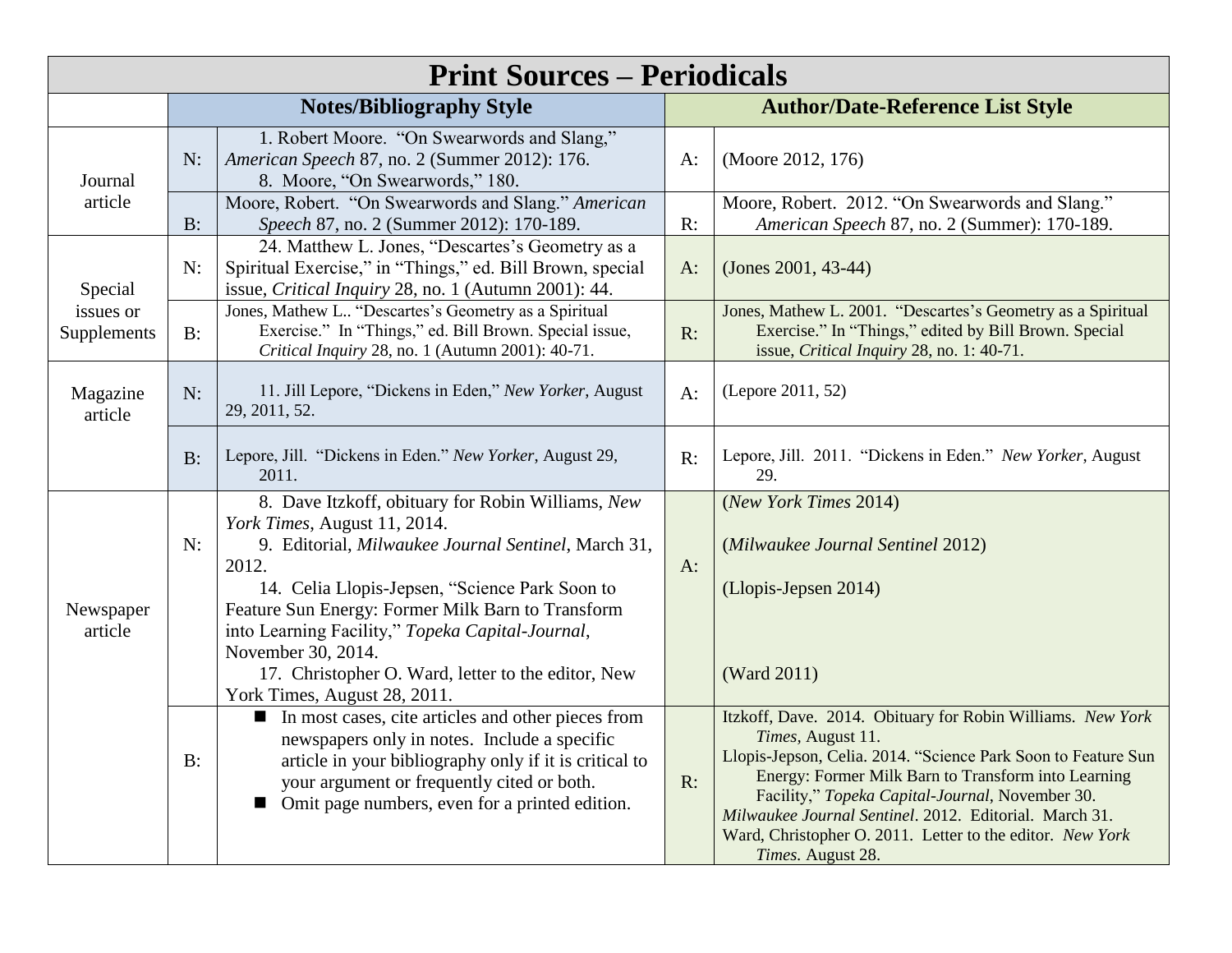| <b>Electronic Sources</b>                                                           |                                 |                                                                                                                                                                                                                                                                                                                                                                                                                                                                                                                             |       |                                                                                                                                                                                                                                                                                                                                                                                                                                                                                                                |  |
|-------------------------------------------------------------------------------------|---------------------------------|-----------------------------------------------------------------------------------------------------------------------------------------------------------------------------------------------------------------------------------------------------------------------------------------------------------------------------------------------------------------------------------------------------------------------------------------------------------------------------------------------------------------------------|-------|----------------------------------------------------------------------------------------------------------------------------------------------------------------------------------------------------------------------------------------------------------------------------------------------------------------------------------------------------------------------------------------------------------------------------------------------------------------------------------------------------------------|--|
|                                                                                     | <b>Notes-Bibliography Style</b> |                                                                                                                                                                                                                                                                                                                                                                                                                                                                                                                             |       | <b>Author/Date-Reference List Style</b>                                                                                                                                                                                                                                                                                                                                                                                                                                                                        |  |
| Online<br>Book -<br>include URL<br>or the DOI<br>added to<br>http://<br>dx.doi.org/ | N:                              | 1. George Pattison, God and Being: An Enquiry<br>(Oxford University Press, 2011), 193-194, accessed<br>September 2, 2014, http:dx.doi.org/ 10.1093/acprof:oso/<br>9780199588688.001.0001.<br>2. Chris Clarke, The Science of Ice Cream 2nd<br>ed. (Cambridge, UK: Royal Society of Chemistry, 2012),<br>4-5, accessed January 7, 2015, https://books.google.com/<br>books?id=Zd10DZiL2LAC&printsec=frontcover&dq=ic<br>e+cream&hl=en&sa=X&ei=6retVLKiPMeeyASTvYKY<br>Bw&ved=0CHQQ6AEwCw#v=onepage&q=ice%20crea<br>m&f=false | $A$ : | (Pattison 2011, 193-94)<br>(Clarke 2012, 4-5)                                                                                                                                                                                                                                                                                                                                                                                                                                                                  |  |
|                                                                                     | B:                              | Pattison, George. God and Being: An Enquiry. Oxford:<br>Oxford University Press, 2011. Accessed September<br>2, 2014, http:dx.doi.org/ 10.1093/acprof:oso/<br>9780199588688.001.0001.<br>Clarke, Chris. The Science of Ice Cream 2nd ed.<br>Cambridge, UK: Royal Society of Chemistry, 2012.<br>Accessed January 7, 2015. ttps://books.google.com/<br>books?id=Zd10DZiL2LAC&printsec=frontcover&d<br>q=ice+cream&hl=en&sa=X&ei=6retVLKiPMeeyA<br>STvYKYBw&ved=0CHQQ6AEwCw#v=onepage&<br>q=ice%20cream&f=false               | R:    | Pattison, George. 2011. God and Being: An Enquiry.<br>Oxford: Oxford University Press. Accessed<br>September 2, 2014, http:dx.doi.org/<br>10.1093/acprof:oso/9780199588688.001.0001.<br>Clarke, Chris. 2012. The Science of Ice Cream 2nd ed.<br>Cambridge, UK: Royal Society of Chemistry.<br>Accessed January 7, 2015. https://books.google.com/<br>books?id=Zd10DZiL2LAC&printsec=frontcover&dq<br>=ice+cream&hl=en&sa=X&ei=6retVLKiPMeeyAST<br>vYKYBw&ved=0CHQQ6AEwCw#v=onepage&q=ic<br>e%20cream&f=false. |  |
| e-Book<br>downloaded<br>from library<br>database or<br>bookseller                   | N:                              | 3. Juliet Fleming, Graffiti and the Writing Arts of<br>Early Modern England (London: Reaktion Books,<br>2011), 62, accessed 7 January 2015, Proquest eBook<br>Library (EBL).<br>5. Erin Hogan, Spiral Jetta: A Road Trip through<br>the Land Art of the American West (Chicago: University<br>of Chicago Press, 2008), 86-87, Adobe PDF eBook.<br>8. Malcolm Gladwell, Outliers: The Story of<br>Success (Boston: Little, Brown, 2008), 193, Kindle.<br>Fleming, Julie. Graffiti and the Writing Arts of Early              | $A$ : | (Fleming 2011, 62)<br>(Hogan 2008, 86-87)<br>(Gladwell 2008, 193)<br>Fleming, Julie. 2011. Graffiti and the Writing Arts of                                                                                                                                                                                                                                                                                                                                                                                    |  |
|                                                                                     | B:                              | Modern England. London: Reaktion Books, 2011.<br>Accessed January 7, 2015. Proquest eBook Library<br>$(EBL)$ .<br>Hogan, Erin. Spiral Jetta: A Road Trip through the Land                                                                                                                                                                                                                                                                                                                                                   | $R$ : | Early Modern England. London: Reaktion Books.<br>Accessed January 7, 2015. Proquest eBook Library<br>$(EBL)$ .<br>Hogan, Erin. 2008. Spiral Jetta: A Road Trip through the                                                                                                                                                                                                                                                                                                                                     |  |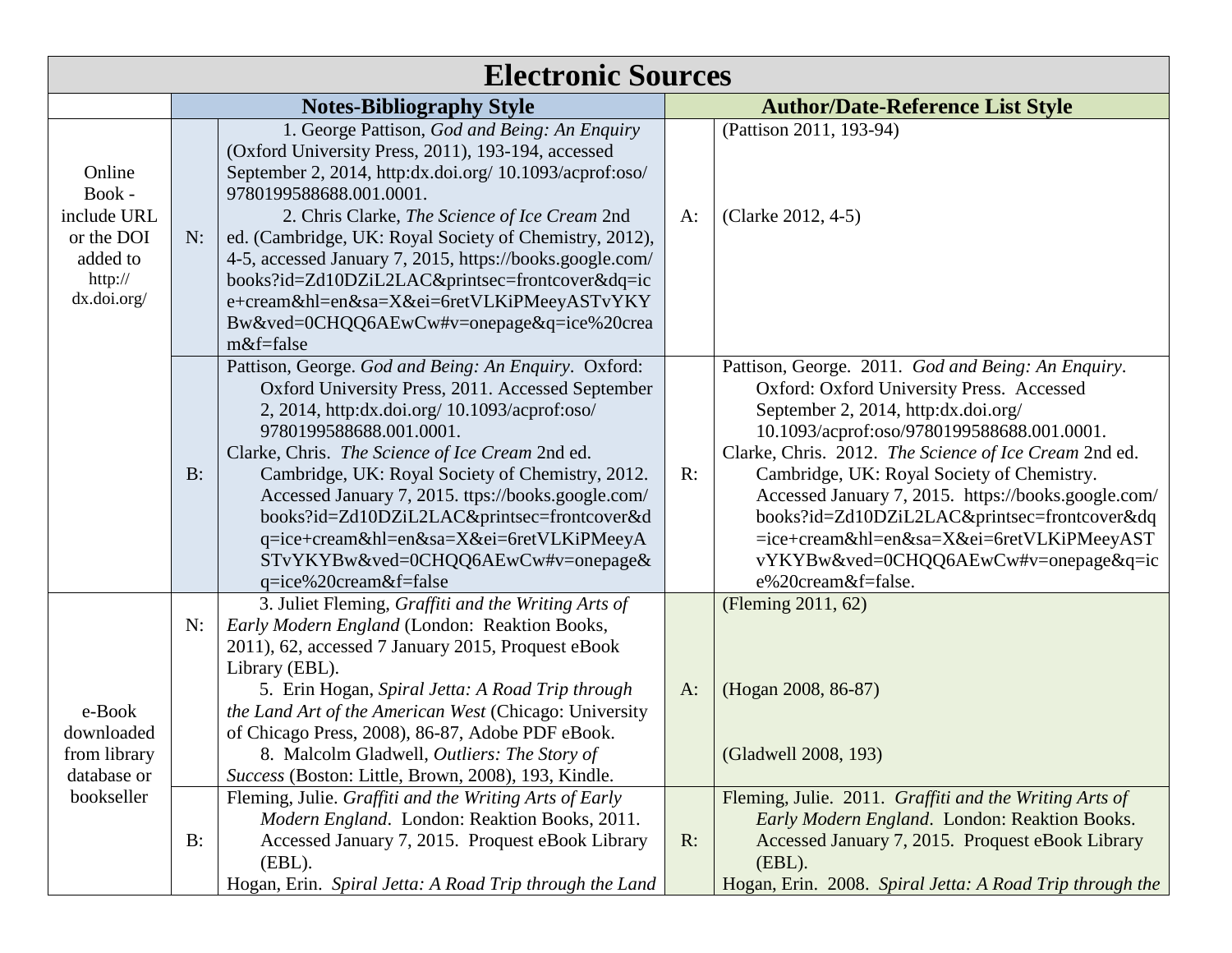| e-Book                                             |       | Art of the American West. Chicago: University of                                                                                                                                                                                                                                                                                                                                                                                                                                                                                                                                                                                                                                                                                                                                            |    | Land Art of the American West. Chicago: University                                                                                                                                                                                                                                                                                                                                                                                                                                                                                                                                                                                                                                                                                                                                     |
|----------------------------------------------------|-------|---------------------------------------------------------------------------------------------------------------------------------------------------------------------------------------------------------------------------------------------------------------------------------------------------------------------------------------------------------------------------------------------------------------------------------------------------------------------------------------------------------------------------------------------------------------------------------------------------------------------------------------------------------------------------------------------------------------------------------------------------------------------------------------------|----|----------------------------------------------------------------------------------------------------------------------------------------------------------------------------------------------------------------------------------------------------------------------------------------------------------------------------------------------------------------------------------------------------------------------------------------------------------------------------------------------------------------------------------------------------------------------------------------------------------------------------------------------------------------------------------------------------------------------------------------------------------------------------------------|
| (con't)                                            |       | Chicago Press, 2008. Adobe PDF eBook.                                                                                                                                                                                                                                                                                                                                                                                                                                                                                                                                                                                                                                                                                                                                                       |    | of Chicago Press. Adobe PDF eBook.                                                                                                                                                                                                                                                                                                                                                                                                                                                                                                                                                                                                                                                                                                                                                     |
|                                                    |       | Gladwell, Malcolm. Outliers: The Story of Success                                                                                                                                                                                                                                                                                                                                                                                                                                                                                                                                                                                                                                                                                                                                           |    | Gladwell, Malcolm. 2008. Outliers: The Story of Success                                                                                                                                                                                                                                                                                                                                                                                                                                                                                                                                                                                                                                                                                                                                |
|                                                    |       | Boston: Little, Brown, 2008. Kindle.                                                                                                                                                                                                                                                                                                                                                                                                                                                                                                                                                                                                                                                                                                                                                        |    | Boston: Little, Brown. Kindle.                                                                                                                                                                                                                                                                                                                                                                                                                                                                                                                                                                                                                                                                                                                                                         |
| Journal<br>Article from<br>a database or<br>online | N:    | 1. E. Vanem and O. N. Breivik, "Bayesian<br>Hierarchical Modelling of North Atlantic Windiness,"<br>Natural Hazards Earth System Sciences 13, no. 3 (2013):<br>548, accessed January 8, 2015,<br>http://dx.doi.org/10.5194/nhess-13-545-2013.<br>2. Saskia van Liempt, "Sleep disturbances and<br>PTSD: A Perpetual Cycle?" European Journal of<br>Psycho-Traumatology 3 (October 2012): 7, accessed<br>January 8, 2015, http://www.ejpt.net/index.php/<br>ejpt/article/view/19142/pdf_1<br>3. Michael Schredl, "Explaining the Gender<br>Difference in Nightmare Frequency," The American<br>Journal of Psychology 127, no. 2 (Summer 2014): 208,<br>accessed January 8, 2015, http://0-www.jstor.org.<br>topekalibraries.info/stable/10.5406/ameripsyc.127.2.020<br>5.                    | A: | (Vanem and Brievik 2013, 548)<br>(Van Liempt 2012, 7)<br>(Schredl 2014, 208)                                                                                                                                                                                                                                                                                                                                                                                                                                                                                                                                                                                                                                                                                                           |
|                                                    | $B$ : | Vanem, E. and O. N. Breivik. "Bayesian Hierarchical<br>Modelling of North Atlantic Windiness." Natural<br>Hazards and Earth System Sciences 4, no. 2 (April<br>2004): 545-57. Accessed January 8, 2015.<br>http://dx.doi.org/10.5194/nhess-13-545-2013.<br>Van Liempt, Saskia. "Sleep disturbances and PTSD: A<br>Perpetual Cycle?" European Journal of Psycho-<br>Traumatology 3 (October 2012): 1-9. Accessed<br>January 8, 2015, http://www.ejpt.net/<br>index.php/ejpt/article/view/19142/pdf_1<br>Schredl, Michael. "Explaining the Gender Difference in<br>Nightmare Frequency," The American Journal of<br><i>Psychology</i> 127, no. 2 (Summer 2014): 205-13.<br>Accessed January 8, 2015, http://0-www.jstor.org.<br>topekalibraries.info/stable/10.5406/ameripsyc.127.2.<br>0205. | R: | Vanem, E. and O. N. Breivik. 2004. "Bayesian<br>Hierarchical Modelling of North Atlantic Windiness."<br>Natural Hazards and Earth System Sciences 4, no. 2<br>(April): 545-57. Accessed January 8, 2015.<br>http://dx.doi.org/10.5194/nhess-13-545-2013.<br>Van Liempt, Saskia. 2012. "Sleep disturbances and<br>PTSD: A Perpetual Cycle?" European Journal of<br>Psycho-Traumatology 3 (October): 1-9. Accessed<br>January 8, 2015, http://www.ejpt.net/<br>index.php/ejpt/article/view/19142/pdf_1<br>Schredl, Michael. 2014. "Explaining the Gender<br>Difference in Nightmare Frequency." The American<br>Journal of Psychology 127, no. 2 (Summer): 205-13.<br>Accessed January 8, 2015, http://0-www.jstor.org.<br>topekalibraries.info/stable/10.5406/ameripsyc.127.2.0<br>205. |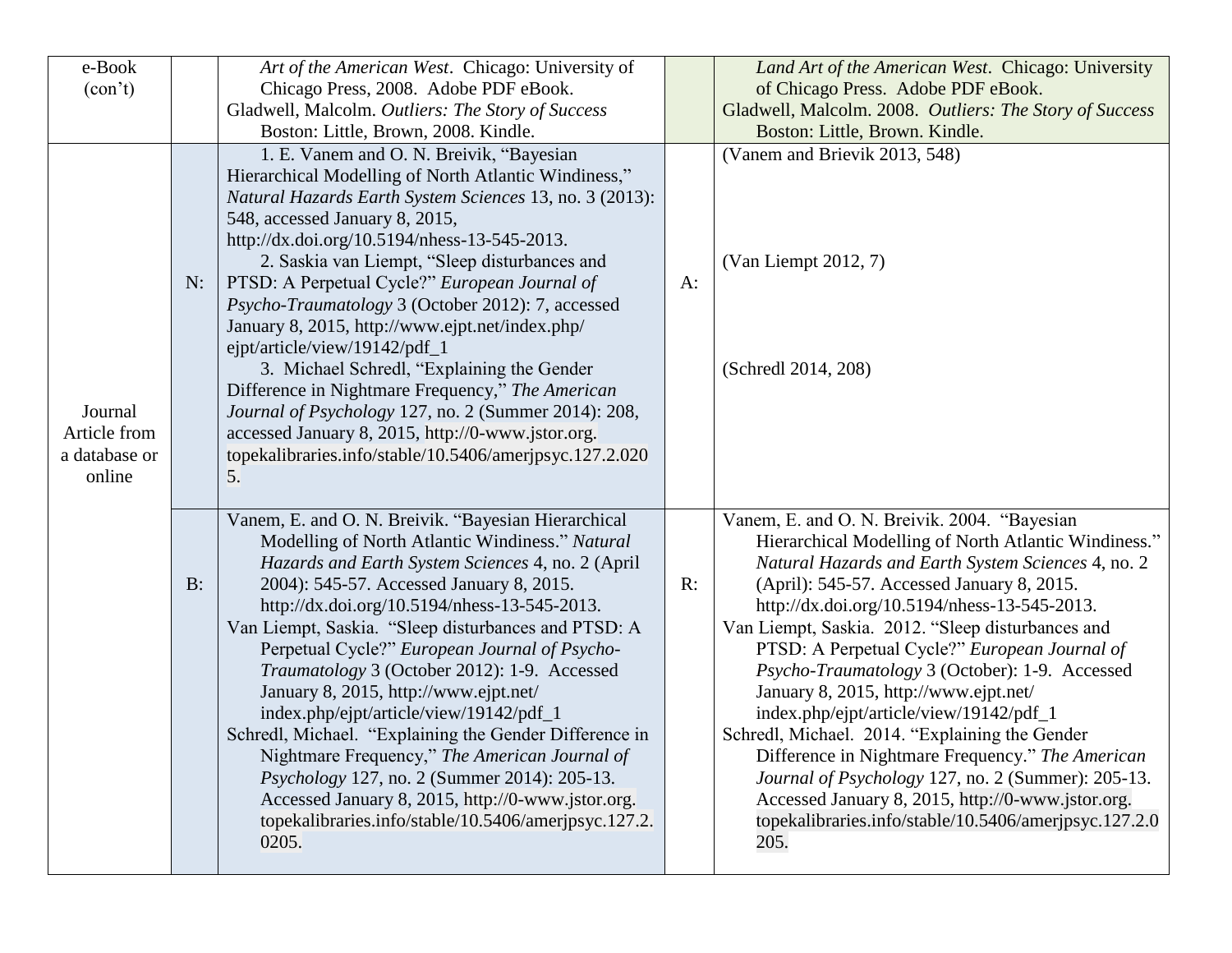| Online<br>Newspaper<br>Article | N:    | 6. Barbara Haislip, "Upfront --- How to Raise an<br>Entrepreneur: Tips on Putting Your Kids on the Path to<br>Running their Own Businesses," Wall Street Journal,<br>June 13, 2011, Eastern edition, accessed January 8, 2015,<br>ProQuest Wall Street Journal.<br>7. Jared Lindzon, "Will that be Cash, Credit,<br>Fingerprint, or Iris Scan?" USA Today, January 8, 2015,<br>accessed January 8, 2015, http://www.usatoday.com/<br>story/money/business/2015/01/08/ozy-body-scans-for-<br>payments/21401491/. | $A$ : | (Haislip 2011)<br>(Lindzon 2015)                                                                                                                                                                                                                                                                                                                                                                                                                                                                            |
|--------------------------------|-------|-----------------------------------------------------------------------------------------------------------------------------------------------------------------------------------------------------------------------------------------------------------------------------------------------------------------------------------------------------------------------------------------------------------------------------------------------------------------------------------------------------------------|-------|-------------------------------------------------------------------------------------------------------------------------------------------------------------------------------------------------------------------------------------------------------------------------------------------------------------------------------------------------------------------------------------------------------------------------------------------------------------------------------------------------------------|
|                                | B:    | In most cases, cite articles and other pieces from<br>newspapers only in notes. Include a specific<br>article in your bibliography only if it is critical to<br>your argument or frequently cited or both.<br>Omit page numbers, even for a printed edition.<br>Articles read online should include an access date<br>and URL or the name of the database.                                                                                                                                                      | R:    | Haislip, Barbara. 2011. "Upfront --- How to Raise an<br>Entrepreneur: Tips on Putting Your Kids on the Path<br>to Running their Own Businesses." Wall Street<br>Journal, June 13. Eastern edition. Accessed January<br>8, 2015, ProQuest Wall Street Journal.<br>Lindzon, Jared. 2015. "Will that be Cash, Credit,<br>Fingerprint, or Iris Scan?" USA Today, January 8.<br>Accessed January 8, 2015, http://www.usatoday.com/<br>story/money/business/2015/01/08/ozy-body-scans-<br>for-payments/21401491/. |
| Online                         | N:    | 4. Brian Handwerk, "A New Antibiotic Found in<br>Dirt Can Kill Drug-Resistant Bacteria,"<br>Smithsonianmag.com, January 2015, accessed January 8,<br>2015, http://www.smithsonianmag.com/science-<br>nature/new-antibiotic-dirt-soil-can-kill-drug-resistant-<br>bacteria-180953828/.                                                                                                                                                                                                                           | A:    | (Handwerk 2015)                                                                                                                                                                                                                                                                                                                                                                                                                                                                                             |
| Magazine                       | $B$ : | Handwerk, Brian."A New Antibiotic Found in Dirt Can<br>Kill Drug-Resistant Bacteria." Smithsonianmag.com,<br>January 2015. Accessed January 8, 2015,<br>http://www.smithsonianmag.com/science-<br>nature/new-antibiotic-dirt-soil-can-kill-drug-<br>resistant-bacteria-180953828.                                                                                                                                                                                                                               | R:    | Handwerk, Brian. 2015. "A New Antibiotic Found in Dirt<br>Can Kill Drug-Resistant Bacteria."<br>Smithsonianmag.com, January. Accessed January 8,<br>2015, http://www.smithsonianmag.com/science-<br>nature/new-antibiotic-dirt-soil-can-kill-drug-resistant-<br>bacteria-180953828.                                                                                                                                                                                                                         |
| Websites                       | N:    | 7. "Happy Meal Hello Kitty Whistle Recall,"<br>McDonald's, November 10, 2014, accessed January 8,<br>2015, http://news.mcdonalds.com/Corporate/Media-<br>Statements/Toy-Recall.                                                                                                                                                                                                                                                                                                                                 | $A$ : | (McDonald's Corporation 2015)                                                                                                                                                                                                                                                                                                                                                                                                                                                                               |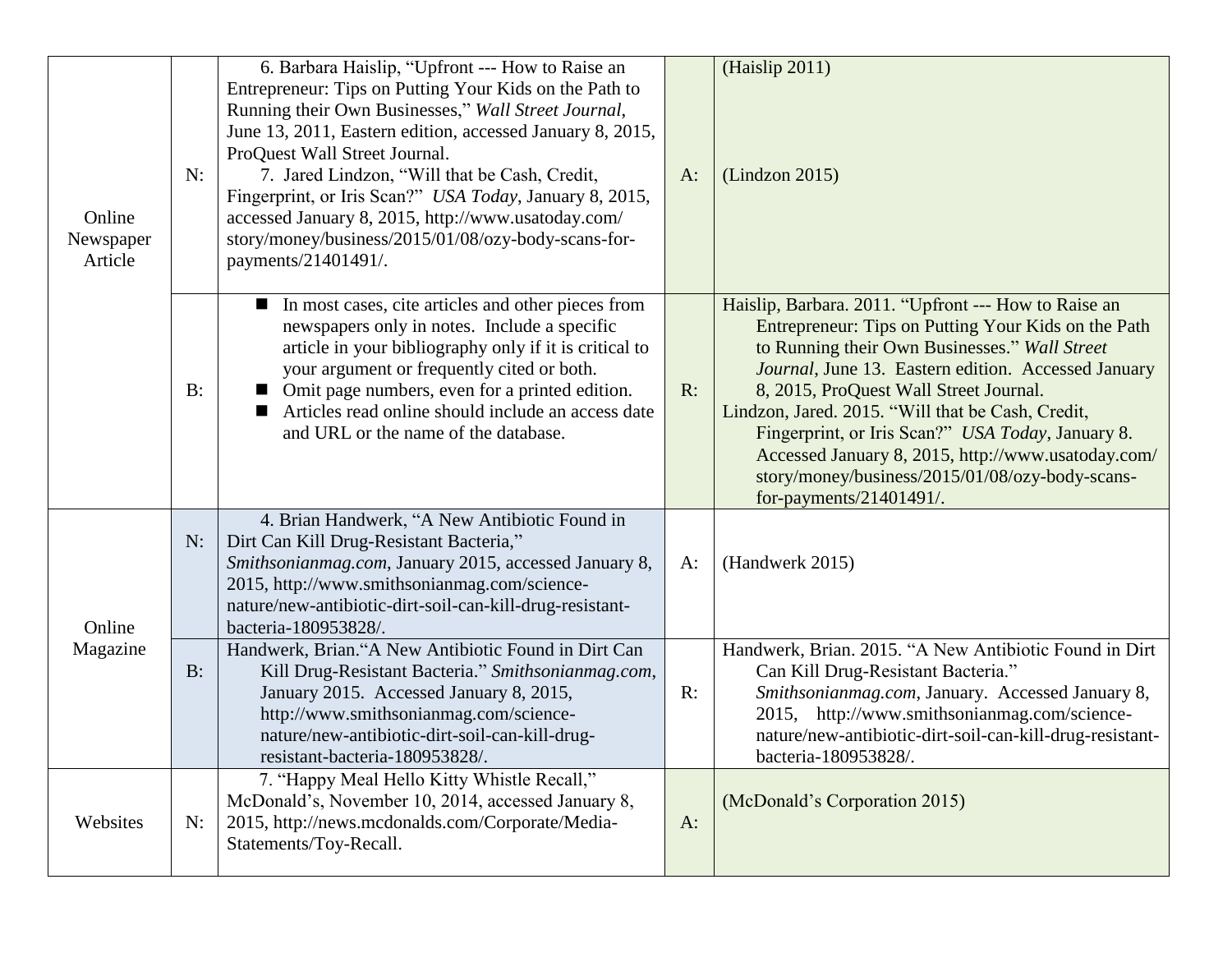| Websites<br>(con't)           | N:    | 8. "Diabetes," Centers for Disease Control and<br>Prevention, November 19, 2014, accessed January 8,<br>2015, http://www.cdc.gov/diabetes/home/index.html.                                                                                                                                                                                                                                                                                                                                                                                                                                                                                                                                                                                                                                                                                                  | $A$ : | (Centers for Disease Control and Prevention 2014)<br>OR weave the information into the text<br>"As described on the Centers for Disease Control and<br>Prevention Web site (2014) "<br>[and no author/date citation]                                                                                                                                                    |
|-------------------------------|-------|-------------------------------------------------------------------------------------------------------------------------------------------------------------------------------------------------------------------------------------------------------------------------------------------------------------------------------------------------------------------------------------------------------------------------------------------------------------------------------------------------------------------------------------------------------------------------------------------------------------------------------------------------------------------------------------------------------------------------------------------------------------------------------------------------------------------------------------------------------------|-------|-------------------------------------------------------------------------------------------------------------------------------------------------------------------------------------------------------------------------------------------------------------------------------------------------------------------------------------------------------------------------|
|                               | $B$ : | McDonald's. "Happy Meal Hello Kitty Whistle Recall."<br>Last modified November 10, 2014. Accessed<br>January 8, 2015, http://news.mcdonalds.com/<br>Corporate/Media-Statements/Toy-Recall.<br>Centers for Disease Control and Prevention. "Diabetes."<br>Last modified November 19, 2014. Accessed<br>January 8, 2015, http://www.cdc.gov/diabetes/<br>home/index.html.                                                                                                                                                                                                                                                                                                                                                                                                                                                                                     | $R$ : | McDonald's. 2014. "Happy Meal Hello Kitty Whistle<br>Recall." Last modified November 10. Accessed<br>January 8, 2015, http://news.mcdonalds.com/<br>Corporate/Media-Statements/Toy-Recall.<br>Centers for Disease Control and Prevention. 2014.<br>"Diabetes." Last modified November 19. Accessed<br>January 8, 2015, http://www.cdc.gov/diabetes/<br>home/index.html. |
| Online<br>Multimedia<br>Files | N:    | 24. High Art, directed by Lisa Cholodenko (October<br>Films 1998), accessed September 6, 2011,<br>http://movies.netflix.com/.<br>27. Ken Robinson, How Schools Kill Creativity,<br>TED: Ideas Worth Spreading, accessed January 9, 2015,<br>http://www.ted.com/playlists/171/the_most_popular_<br>talks_of_all?gclid=CjwKEAiAlb6lBRCBw4jC-<br>bb3uykSJAB55Ti9sB3FRxKYiMFMYx_DZ59NgO8I6<br>VtteZBOsTrUlw5QhRoCsTrw_wcB.<br>30. Fred Donner, "How Islam Began," (video of<br>lecture, Alumni Weekend 2011, University of Chicago,<br>June 3, 2011), accessed January 9, 2015,<br>https://www.youtube.com/watch?v=5RFK5u5lkhA.<br>32. Pink Floyd, "Atom Heart Mother," recorded<br>April 29, 1970, Fillmore West, San Francisco, streaming<br>audio, accessed January 9, 2015,<br>http://www.concertvault.com/pink-floyd/fillmore-west-<br>april-29-1970.html. | $A$ : | (Cholodenko 1998)<br>(Robinson)<br>(Donner 2011)<br>(Floyd 1970)                                                                                                                                                                                                                                                                                                        |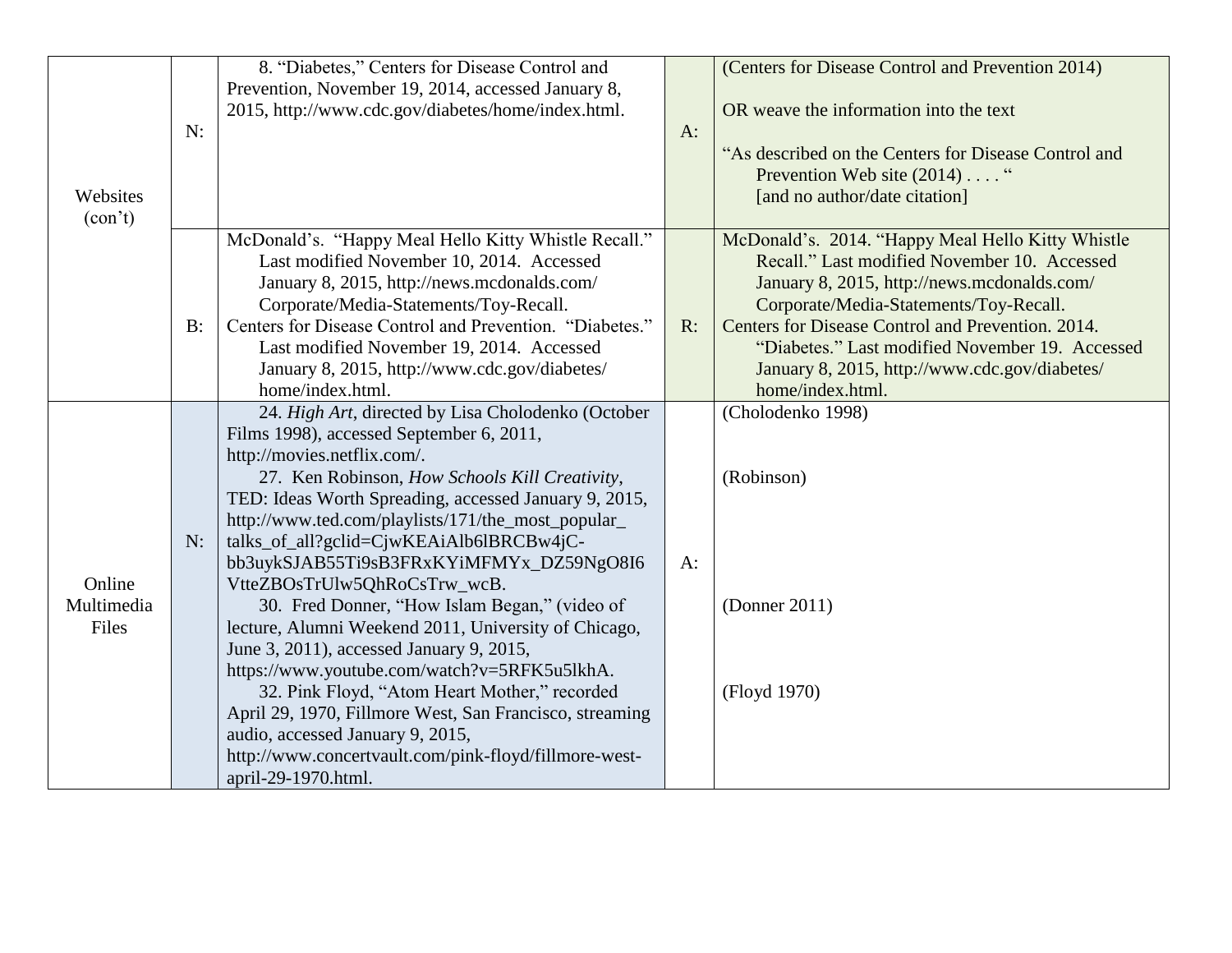| Online<br>Multimedia<br>Files<br>(cont)                                               | $B$ : | High Art. Directed by Lisa Cholodenko. October Films<br>1998. Accessed September 6, 2011,<br>http://movies.netflix.com/.<br>Floyd, Pink. "Atom Heart Mother," recorded April 29,<br>1970. Fillmore West, San Francisco. Streaming<br>audio. Accessed January 9, 2015,<br>http://www.concertvault.com/pink-floyd/fillmore-<br>west-april-29-1970.html.<br>In most cases, cite videos and podcasts only in<br>notes. Include a specific source in your<br>bibliography only if it is critical to your argument<br>or frequently cited or both.                                                                                                                                                                                                                                                                                                                                                                                                                                                                                                                                                      | R: | Cholodenko, Lisa, dir. 1998. High Art. October Films.<br>Accessed September 6, 2011,<br>http://movies.netflix.com/.<br>Robinson, Ken. "How Schools Kill Creativity." TED:<br>Ideas Worth Spreading. Accessed January 9, 2015,<br>http://www.ted.com/playlists/171/the_most_popular_<br>talks_of_all?gclid=CjwKEAiAlb6lBRCBw4jC-<br>bb3uykSJAB55Ti9sB3FRxKYiMFMYx_DZ59NgO8<br>I6VtteZBOsTrUlw5QhRoCsTrw_wcB.<br>Donner, Fred. 2011. "How Islam Began" (video).<br>Lecture, Alumni Weekend 2011, University of<br>Chicago, June 3. Accessed January 9, 2015,<br>https://www.youtube.com/watch?v=5RFK5u5lkhA.<br>Pink Floyd. 1970. "Atom Heart Mother." Recorded April<br>29 at Fillmore West, San Francisco. Streaming<br>audio. Accessed January 9, 2015,<br>http://www.concertvault.com/pink-floyd/fillmore-<br>west-april-29-1970.html. |
|---------------------------------------------------------------------------------------|-------|---------------------------------------------------------------------------------------------------------------------------------------------------------------------------------------------------------------------------------------------------------------------------------------------------------------------------------------------------------------------------------------------------------------------------------------------------------------------------------------------------------------------------------------------------------------------------------------------------------------------------------------------------------------------------------------------------------------------------------------------------------------------------------------------------------------------------------------------------------------------------------------------------------------------------------------------------------------------------------------------------------------------------------------------------------------------------------------------------|----|------------------------------------------------------------------------------------------------------------------------------------------------------------------------------------------------------------------------------------------------------------------------------------------------------------------------------------------------------------------------------------------------------------------------------------------------------------------------------------------------------------------------------------------------------------------------------------------------------------------------------------------------------------------------------------------------------------------------------------------------------------------------------------------------------------------------------------------|
| Blogs,<br>comments,<br>social<br>networking<br>sites and<br>email<br>discussion lists | N:    | 6. Gary Becker, "Is Capitalism in Crisis?," The Becker-<br>Posner Blog, February 12, 2012, accessed March 28, 2012,<br>http://www.becker-posner-blog.com/2012/02<br>is-capitalism-in-crisis-becker.html.<br>8. Roman Gil, comment, September 4, 2011 (2:14 p.m.<br>E.T.), on "Second Thoughts about the Debt Debacle," Daniel<br>W. Drezner (blog), Foreign Policy, September 2, 1011,<br>accessed December 2, 2012,<br>http://www.foreignpolicy.com/posts.2011/09/01/second_thou<br>ghts_about_the_debt_debacle.<br>11. Mr. Feel Good, comment, February 14, 2012 (1:37<br>a.m.), on Becker, "Is Capitalism in Crisis?"<br>[use this shortened version for comments to blog entries<br>already cited in the notes, as above]<br>14. Dick Cavett, "Flying? Increasingly for the Birds,"<br>Opinionator (blog), New York Times, August 19, 2011,<br>accessed October 14, 2011,<br>http://blogs.nytimes.com/2011/08/19/flying-increaingly-for-<br>the-birds/.<br>15. Sarah Palin, Twitter post, August 125, 2011 (10:23)<br>p.m.), accessed September 4, 2011,<br>http://twitter.com/sarahpalinusa. | P: | (Becker 2012)<br>OR weave the information into the text<br>according to Gary Becker (entry "Is Capitalism in Crisis?<br>posted February 12, 2012, on the Becker-Posner Blog)<br>(Mr. Feel Good, February 14, 2012 [1:37 a.m.], comment on<br><b>Becker 2012)</b><br>(Cavette 2011)<br>(Sarah Palin, Twitter post, August 25, 2011 [10:23 p.m.],<br>accessed September 4, 2011, http://twitter.com/<br>sarahpalinusa)                                                                                                                                                                                                                                                                                                                                                                                                                     |